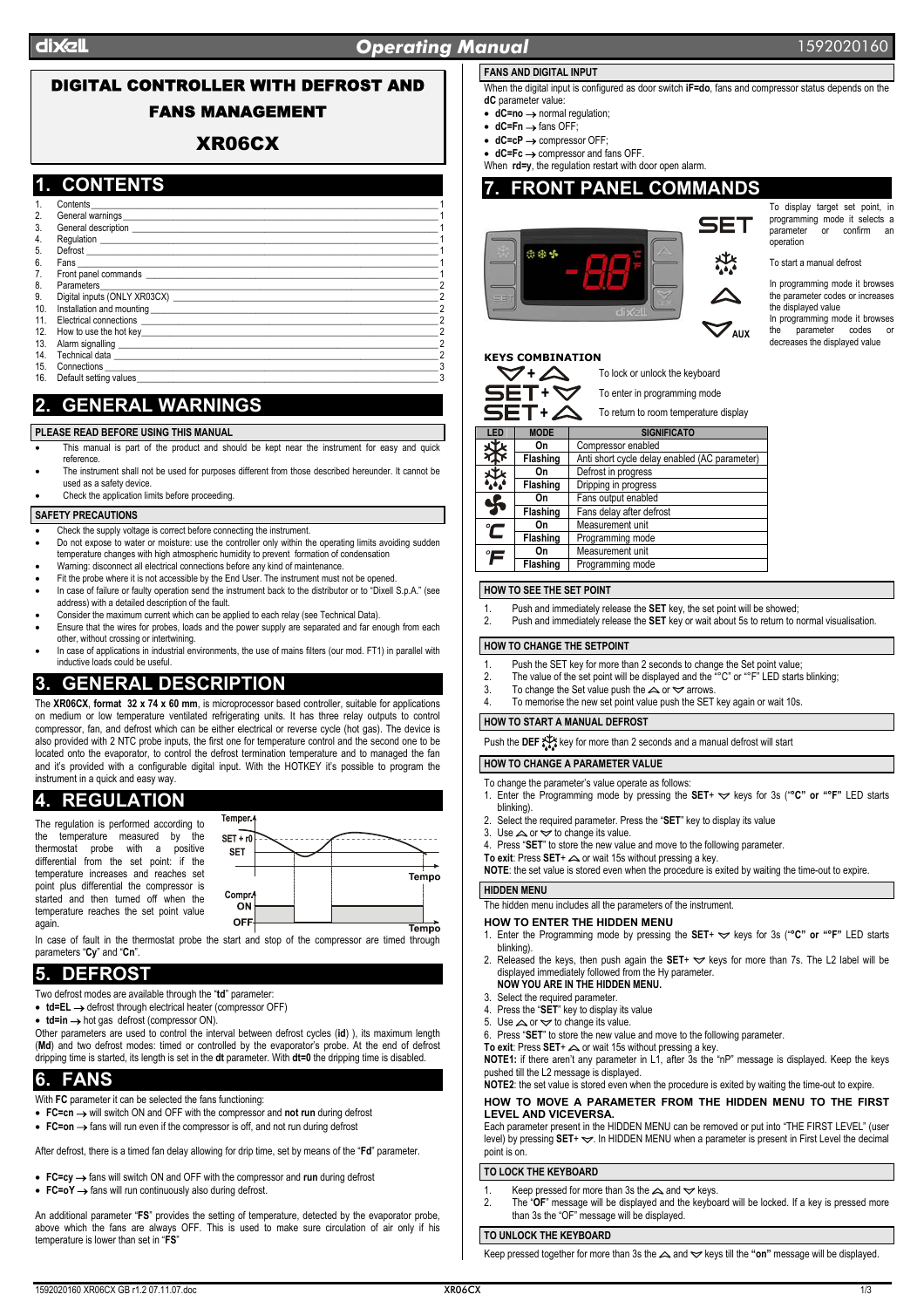# dix<sup>el</sup> dixel **Operating Manual** *Operating* Manual **1592020160**

# **8. PARAMETERS**

## **REGULATION**

- **Hy Differential:** (0,1°C ÷ 25°C / 1°F ÷ 45°F) Intervention differential for set point. Compressor Cut IN is SET POINT + differential (Hy). Compressor Cut OUT is when the temperature reaches the set point.
- LS Minimum SET POINT: (-55°C÷SET/-67°F÷SET): Sets the minimum value for the set point.
- **US Maximum SET POINT:** (SET÷99°C/ SET÷99°F). Set the maximum value for set point. **ot** First probe calibration:  $(-9.9 \div 9.9^{\circ}C / -17^{\circ}F \div (17^{\circ}F))$  allows to adjust possible offset of the first probe.
- **P2 Evaporator probe presence: n=** not present; **y=** the defrost stops by temperature.
- **oE Second probe calibration:** (-9.9÷9.9°C / -17°F ÷ 17°F) allows to adjust possible offset of the second probe.
- **od Outputs activation delay at start up:** (0÷99min) This function is enabled at the initial start up of the instrument and inhibits any output activation for the period of time set in the parameter.
- **AC Anti-short cycle delay**: (0÷50 min) minimum interval between the compressor stop and the following restart.
- **Cy Compressor ON time with faulty probe:** (0÷99 min) time during which the compressor is active in case of faulty thermostat probe. With Cy=0 compressor is always OFF.
- **Cn Compressor OFF time with faulty probe:** (0÷99 min) time during which the compressor is OFF in case of faulty thermostat probe. With Cn=0 compressor is always active.

#### **DISPLAY**

- **CF Measurement unit:** (°C÷°F) **°C** =Celsius; **°F** =Fahrenheit. **WARNING**: When the measurement unit is changed the SET point and the values of the parameters Hy, LS, US, oE, o1, AU, AL have to be checked and modified if necessary.
- **rE Resolution (only for °C):**(dE ÷ in) **dE**= decimal between -9.9 and 9.9°C; **in**= integer
- Ld Default display:  $(P1 \div P2)$  P1= thermostat probe; P2= evaporator probe. SP=Set point (only XR04CX)
- **dy Display delay:** (0÷15 min.) when the temperature increases, the display is updated of 1 °C/1°F after this time.

#### **DEFROST**

- **Defrost type:**  $(EL in) EL =$  electrical heater, compressor OFF;  $in =$  hot gas, compressor ON; **dE Defrost termination temperature:** (-55÷50°C / -67÷99°F) if **P2=Y** it sets the temperature
- measured by the evaporator probe, which causes the end of defrost. **id Interval between defrost cycles:** (0÷99 minutes) Determines the time interval between the beginning of two defrost cycles.
- **Md Maximum length for defrost:** (0÷99 min. with 0 no defrost) when **P2=n**, (not evaporator probe: timed defrost) it sets the defrost duration, when **P2 = y** (defrost end based on temperature) it sets the maximum length for defrost.
- **dd Start defrost delay:** ( 0÷99min) This is useful when different defrost start times are necessary to avoid overloading the plant.
- **dF Display during defrost:** (rt / it / SP / dF) **rt=** real temperature; **it=** start defrost temperature; **SP=** SET-POINT; **dF=** label **dF.**
- **dt Drip time:** (0÷99 min) time interval between reaching defrost termination temperature and the restoring of the control's normal operation. This time allows the evaporator to eliminate water drops that might have formed due to defrost.
- **dP Defrost at power –on:** (y÷n) **y=** at power on defrost starts; **n=** defrost doesn't start at power-on

#### **FANS**

- **FC Fans operating mode:** (cn, on, cY, oY) **cn=** in runs with the compressor, OFF during defrost; **on=** continuous mode, OFF during defrost;; **cY=** runs with the compressor, ON during defrost; **oY=** continuous mode, ON during defrost.
- **Fd Fans delay after defrost:** (0÷99 min) Interval between end of defrost and evaporator fans start. FS Fans stop temperature:  $(-55 \div 50^{\circ}C / -67^{\circ}F \div 99^{\circ}F)$  setting of temperature, detected by
- evaporator probe, above which fans are always OFF.

#### **ALARMS**

- **AU Maximum temperature alarm:** (AL÷99°C/99°F) when this temperature is reached the alarm is enabled, after the "**Ad**" delay time.
- **AL Minimum temperature alarm:** (-55÷AU°C /-67÷AU°F) when this temperature is reached the alarm is enabled, after the "**Ad**" delay time.
- **Ad Temperature alarm delay:** (0÷99 min) time interval between the detection of an alarm condition and alarm signalling.
- **dA Exclusion of temperature alarm at startup:** (0÷99 min) time interval between the detection of the temperature alarm condition after instrument power on and alarm signalling

### **DIGITAL INPUT**

- **iP Digital input polarity:** (oP ÷ cL) **oP**= activated by closing the contact; **cL**= activated by opening the contact;
- **iF Digital input configuration:** (EA/bA/do/dF/Au/Hc) **EA=** external alarm: "EA" message is displayed; **bA**= serious alarm "CA" message is displayed; **do**= door switch function; **dF**= defrost activation; **Au** =not used; **Hc=** inversion of the kind of action;
- **di Digital input delay:** (0÷99 min) with **iF=EA** or **bA** delay between the detection of the external alarm condition and its signalling. . With **iF=do** it represents the delay to activate the door open alarm.
- **dC Compressor and fan status when open door**: (no/Fn/cP/Fc): **no**= normal; **Fn** = Fans OFF; **cP** =Compressor OFF; **Fc** = Compressor and fans OFF;
- **rd Regulation with door open**: (n÷y) **n** = no regulation if door is opened; **Y**= when di is elapsed regulation restarts even if door open alarm is present;

#### **OTHER**

- **d1 Thermostat probe display (read only)**
- **d2 Evaporator probe display (read only)**
- **Pt Parameter code table rL Software release**

### **9. DIGITAL INPUTS (ONLY XR03CX)**

The free voltage digital input is programmable in different configurations by the "**i1F**" parameter.

### **DOOR SWITCH (iF=do)**

It signals the door status and the corresponding relay output status through the "**dC**" parameter: **no** = normal (any change); **Fn** = Fan OFF; **CP** = Compressor OFF; **FC** = Compressor and fan OFF. Since the door is opened, after the delay time set through parameter "**di**", the door alarm is enabled, the display shows the message "**dA**" and **the regulation restarts if rd = y.** The alarm stops as soon as the external digital input is disabled again. With the door open, the high and low temperature alarms are disabled.

#### **EXTERNAL ALARM (iF=EA)**

As soon as the digital input is activated the unit will wait for "**di**" time delay before signalling the "**EA**" alarm message. The outputs status don't change. The alarm stops just after the digital input is deactivated.

#### **SERIOUS ALARM (iF=bA)**

When the digital input is activated, the unit will wait for "**di**" delay before signalling the "**CA**" alarm message. The relay outputs are switched OFF. The alarm will stop as soon as the digital input is deactivated.

#### **START DEFROST (iF=dF)**

It starts a defrost if there are the right conditions. After the defrost is finished, the normal regulation will restart only if the digital input is disabled otherwise the instrument will wait until the "**Md**" safety time is expired.

**INVERSION OF THE KIND OF ACTION: HEATING - COOLING (iF=Hc)** 

This function allows to invert the regulation of the controller: from cooling to heating and viceversa.

# **10. INSTALLATION AND MOUNTING**



Instrument **XR06CX** shall be mounted on vertical panel, in a 29x71 mm hole, and fixed using the special bracket supplied. The temperature range allowed for correct operation is 0÷60 °C. Avoid places subject to strong vibrations, corrosive gases, excessive dirt or humidity. The same recommendations apply to probes. Let air circulate by the cooling holes.

# **11. ELECTRICAL CONNECTIONS**

The instrument is provided with screw terminal block to connect cables with a cross section up to 2,5 mm2. Before connecting cables make sure the power supply complies with the instrument's requirements. Separate the probe cables from the power supply cables, from the outputs and the power connections. Do not exceed the maximum current allowed on each relay, in case of heavier loads use a suitable external relay.

### **11.1 PROBES**

The probes shall be mounted with the bulb upwards to prevent damages due to casual liquid infiltration. It is recommended to place the thermostat probe away from air streams to correctly measure the average room temperature. Place the defrost termination probe among the evaporator fins in the coldest place, where most ice is formed, far from heaters or from the warmest place during defrost, to prevent premature defrost termination.

# **12. HOW TO USE THE HOT KEY**

#### **12.1 HOW TO PROGRAM THE HOT KEY FROM THE INSTRUMENT (UPLOAD)**

- Program one controller with the front keypad. 2. When the controller is ON, insert the "Hot key" and push  $\triangle$  key; the "uP" message appears
- followed a by flashing "**Ed**" 3. Push "**SET**" key and the "**Ed**" will stop flashing.
- 
- 4. Turn OFF the instrument remove the "Hot Key", then turn it ON again.

**NOTE**: the "**Er**" message is displayed for failed programming. In this case push again o key if you want to restart the upload again or remove the "Hot key" to abort the operation.

#### **12.2 HOW TO PROGRAM AN INSTRUMENT USING HOT KEY (DOWNLOAD)**

- 1. Turn OFF the instrument
- 2. Insert a **programmed "Hot Key" into the 5 PIN receptacle** and then turn the Controller ON.<br>3. Automatically the parameter list of the "Hot Key" is downloaded into the Controller memory Automatically the parameter list of the "Hot Key" is downloaded into the Controller memory, the "**do**" message is blinking followed a by flashing "**Ed**".
- 4. After 10 seconds the instrument will restart working with the new parameters.
- 5. Remove the "Hot Key"..

**NOTE**: the "**Er**" message is displayed for failed programming. In this case push again o key if you want to restart the upload again or remove the "Hot key" to abort the operation.

# **13. ALARM SIGNALLING**

| Mess. | Cause                     | <b>Outputs</b>                             |
|-------|---------------------------|--------------------------------------------|
| "P1"  | Room probe failure        | Compressor output according to "Cy" e "Cn" |
| "P2"  | Evaporator probe failure  | Defrost end is timed                       |
| "HA"  | Maximum temperature alarm | Outputs unchanged                          |
| "LA"  | Minimum temperature alarm | Outputs unchanged                          |
| "EA"  | External alarm            | Outputs unchanged                          |
| "CA"  | Serious external alarm    | All outputs OFF                            |
| "dA"  | Door Open                 | Compressor and fans restarts               |
|       |                           |                                            |

### **13.1 ALARM RECOVERY**

Probe alarms **P1**" and "**P2"** start some seconds after the fault in the related probe; they automatically stop some seconds after the probe restarts normal operation. Check connections before replacing the probe. Temperature alarms "**HA**" and "**LA**" automatically stop as soon as the temperature returns to normal values.

Alarms **"EA"** and **"CA"** (with iF=bL) recover as soon as the digital input is disabled.

### **14. TECHNICAL DATA**

**Housing:** self extinguishing ABS. **Case:** frontal 32x74 mm; depth 60mm;